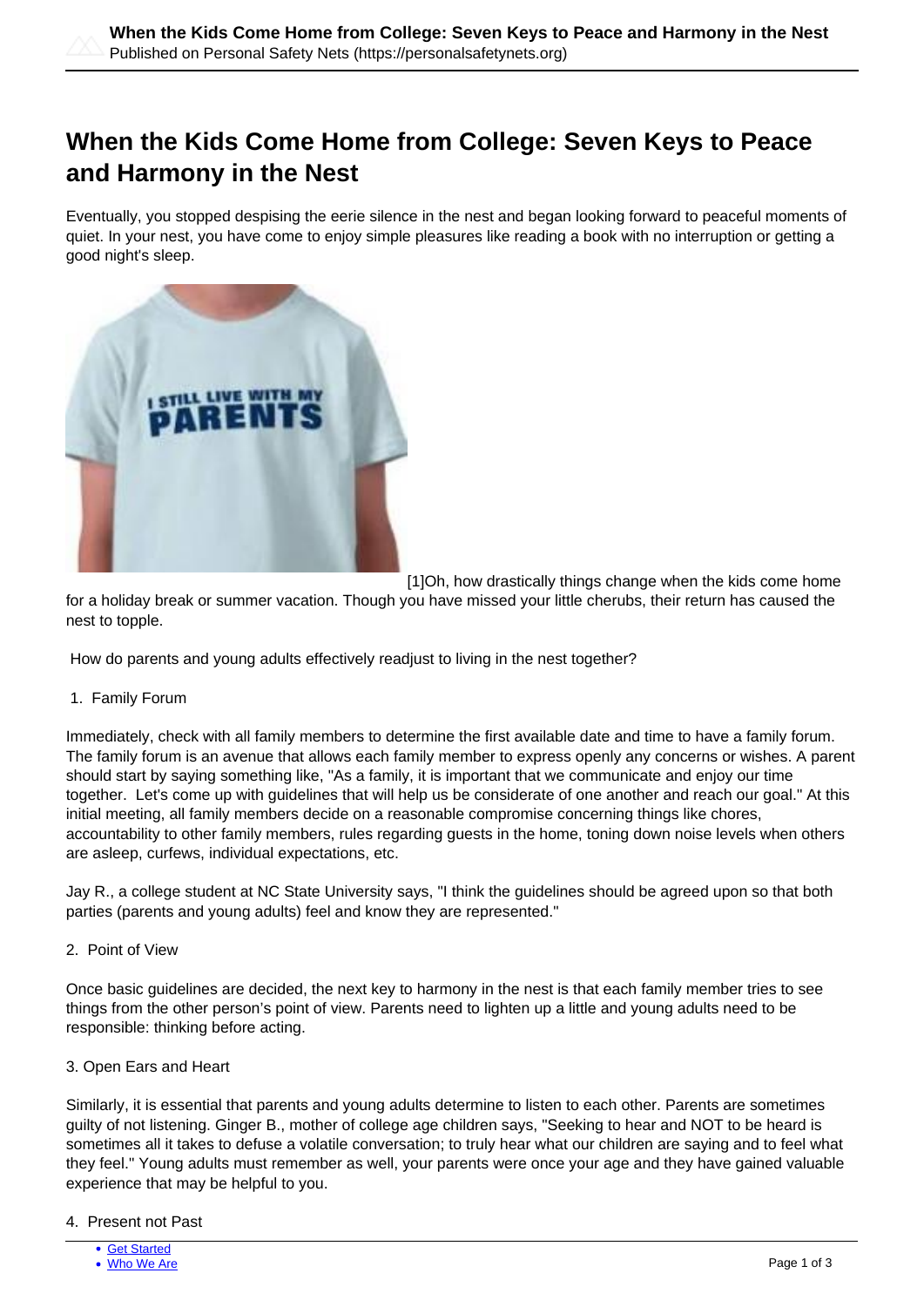A particularly paramount key is that parents stop seeing their children as little children but as maturing young adults. Yes, fond memories of pre-school aged Johnny with the missing tooth are nostalgic and heartwarming. Just remember, Johnny is a college student now and there is no way to turn back the hands of time. Recognizing your college age student as a "young adult" means allowing him or her to make decisions and holding the young adult accountable for those decisions.

5. Hard Work

In addition, it is necessary that everyone in the family realize there are no free rides in life. It is essential that each person earn spending money during school breaks; whether babysitting, working at the local grocery store or some other means.

## 6. Family Fun

To balance a hard working family, another key that is just as important is being sure to have fun together. My family and I enjoy playing interactive games on the Wii. (bowling, tennis, boxing, etc.)

#### 7. Brief Time

The last key to peace and harmony is that parents and young adults must realize their time together in the nest is brief. Be thankful for each other and make the best of moments you share.



[2]If your children have returned home from college and there is

chaos in the nest, remember the Seven Keys to Peace and Harmony.

- Have a family forum to come up with guidelines for a reasonable compromise.
- Try to see things from the other person's point of view. Listen with your heart.
- Parents, please do not live in the past; recognize your child has become a young adult.
- Remember there are no free rides; everybody needs to work.
- After the hard work, be sure to have fun together as a family.
- Finally, realize life in the nest together is brief, so make the best of it.

Before you know it, your college student will have earned a degree and begun working in his or her career field. In essence, children become adults and build nests of their own. Consideration and thoughtfulness, along with age and family appropriate responsibilities and a good dose of respect will go a long way towards ensuring that you all hold corners of each other's Personal Safety Nets for years to come.

#### Adapted by Personal Safety Nets® from Author Pamela Best Robinson, College Parent Magazine, April 2010.

# [CONTACT US](https://personalsafetynets.org/contact)